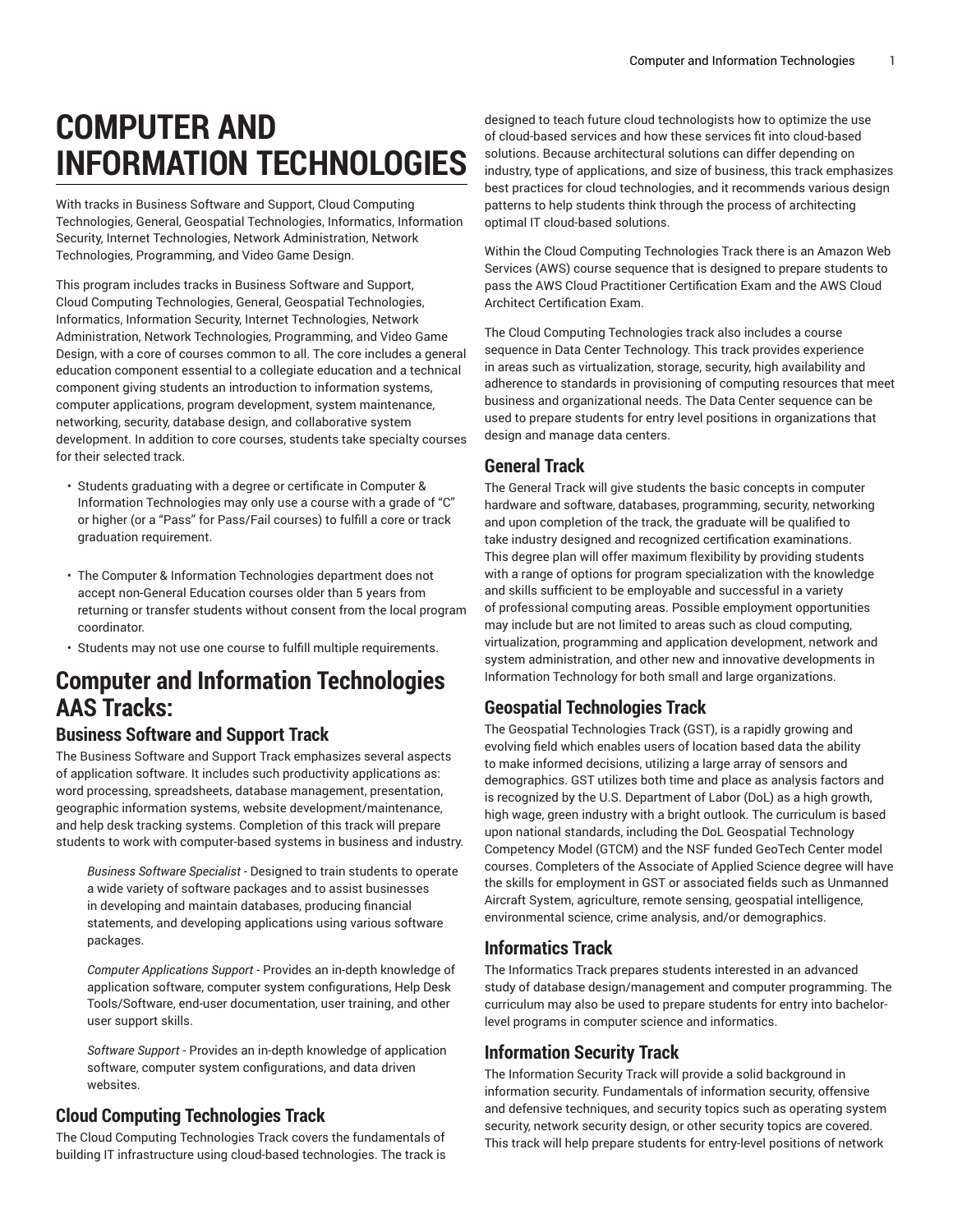security, auditing and penetration testing, firewall configuration, and computer crime investigation.

#### **Internet Technologies Track**

The Internet Technologies Track prepares students to design, program, and maintain Internet-based services. With specializations in web programming and web server administration, this track will help prepare students for positions developing and maintaining interactive web sites.

#### **Network Administration Track**

The Network Administration Track provides the concepts and skills needed to design, set-up, maintain and expand network and telecommunications systems. The curriculum provides specific training in Cisco, and/or Microsoft network systems. Upon completion of the track, the graduate will be qualified to take industry designed and recognized certification examinations. Employment opportunities include entry-level positions in installation and administration of local and wide area networks in medium to large businesses and organizations, and computer network administration positions in small businesses.

#### **Network Technologies Track**

The Network Technologies Track provides the concepts and skills needed to set up, maintain, and expand networked computer systems. This track requires sequences in Microsoft Windows, Cisco, and UNIX/Linux as well as courses providing deeper insight into Internet protocols and network security. Employment opportunities include entry-level positions in installation and administration of local area networks in medium to large organizations and as computer network administrators in small businesses.

#### **Programming Track**

The Programming Track prepares students to design, develop, and maintain computer programs written in current and emerging programming languages. With tracks in Information Systems and Software Development, students successfully completing this track are prepared for entry-level positions in computer programming.

# **Video Game Design Track**

The Video Game Design Track prepares students to design, develop, and market digital games and simulations. This track focuses on game development with an emphasis on game programming.

# **Certificates: A+ Prep Certificate**

The A+ Prep Certificate offers students the opportunity to earn a credential demonstrating basic competency in the area of computer hardware and software. The certificate consists of one course that prepares students for the CompTIA A+ certification exams which are recognized by the computer industry around the world. The certificate gives those who are unable, or do not need, to complete a degree a way of demonstrating their level of proficiency.

# **Application Support Technician Certificate**

The Application Support Technician Certificate offers students the opportunity to earn a credential demonstrating application support technician competencies. The certificate consists of the core skills that students need for computer and end-user support. In addition, this certificate will provide a way for professionals currently in the industry to update their application support technician skills and for new students to show progress in the CIT program.

# **AWS Cloud Architecting Certificate**

The AWS Cloud Architecting Certificate covers the fundamentals of building IT infrastructure on Amazon Web Services, or AWS. The certificate is designed to teach future solutions architects how to optimize the use of the AWS Cloud by understanding AWS services and how these services fit into cloud-based solutions. Because architectural solutions can differ depending on industry, type of applications, and size of business, this certificate emphasizes best practices for the AWS Cloud, and it recommends various design patterns to help students think through the process of architecting optimal IT solutions on AWS.

# **Cisco Networking Certificate**

The Cisco Networking Associate Certificate offers students the opportunity to earn a credential demonstrating the fundamentals of computer networking. This certificate consists of the core skills that students need to effectively build and maintain computer networks. In addition, this certificate will provide a way for professionals currently in the industry to update their computer networking skills and for new students to show progress in the CIT program. The Cisco Networking Associate Certificate prepares students for the CCNA exam which is recognized by the computer industry around the world.

# **Cisco Networking Enhanced Certificate**

The Cisco Networking Enhanced Certificate offers students the opportunity to earn a credential demonstrating the fundamentals of computer networking. This certificate consists of the core skills that students need to effectively build and maintain computer networks. In addition, this certificate will provide a way for professionals currently in the industry to update their computer networking skills and for new students to show progress in the CIT program. The Cisco Networking Associate Certificate prepares students for the CCNA and Net+ exams which are recognized by the computer industry around the world.

# **CIT Fundamentals Certificate**

The CIT Fundamentals Certificate offers students the opportunity to earn a credential demonstrating basic competency in the area of computers. The certificate consists of a natural progression of classes that are required for the Associate in Applied Science degree in Computer & Information Technologies. It gives those who are unable, or do not need, to complete a degree a way of demonstrating their level of computer proficiency.

# **Computer Tech Basic Certificate**

The Computer Tech Basic Certificate offers students the opportunity to earn a credential demonstrating basic competency in the area of computer information technology. The certificate consists of a natural progression of classes that are required for the Associate in Applied Science degree in Computer & Information Technologies. It gives those who are unable, or do not need, to complete a degree a way of demonstrating their level of computer proficiency. The Computer Tech Basic Certificate prepares students for the CompTIA A+ and Net + certification exams which are recognized by the computer industry around the world.

# **Computer Technician Certificate**

The Computer Technician Certificate offers students the opportunity to earn a credential demonstrating computer technician competencies. This certificate consists of the core skills that students need to achieve the industry A+ and Security+ certifications. In addition, this certificate will provide a way for professionals currently in the industry to update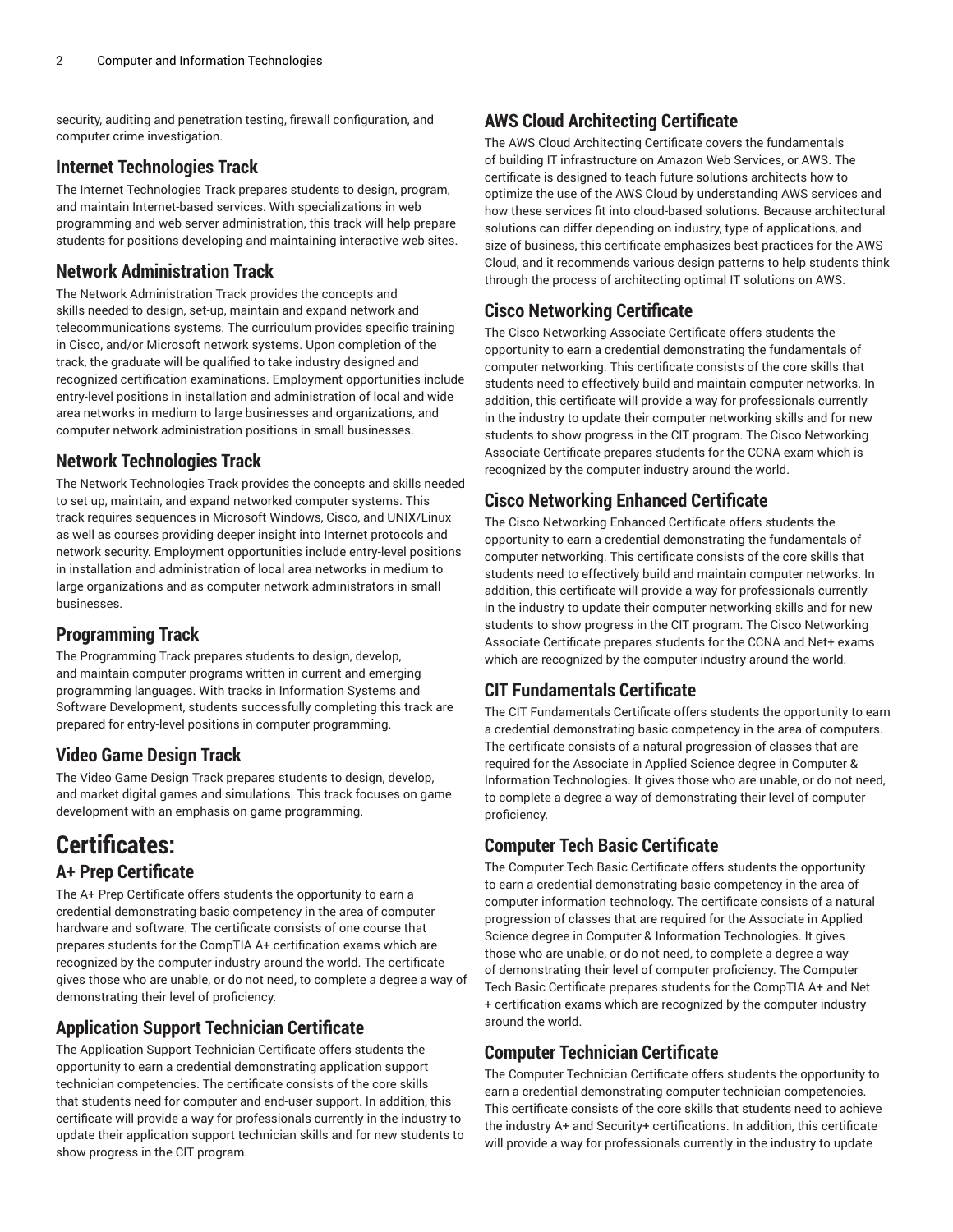their technician skills and for new students to show progress in the CIT program.

#### **Digital Forensics Specialist Certificate**

The Digital Forensics Specialist Certificate offers students the opportunity to earn a credential demonstrating skills in digital forensics. Digital forensics covers the retrieval and investigation of material found in digital devices. Digital material refers to all methods of electronic data storage and transfer devices, including computers, laptops, cell phones, tablets, gaming consoles, and portable storage devices. The goal of digital forensics is to ensure the integrity of that digital material while thoroughly examining it. Digital forensics requires in-depth knowledge of the understanding of the legal as well as the technical aspects of cybercrime. This certificate consists of the core skills that students need to demonstrate basic digital forensic skills. It provides an introduction to information security and incident response, forensic preparation and data recovery and analysis. The goals of this certificate focus on the principles and techniques used to identify, search, seize and analyze digital media, and to conduct cyber investigations. In addition, this certificate will provide a way for professionals currently in the industry to update their digital forensic skills and for new students to show progress in the CIT program.

#### **Informatics Advanced Certificate**

The Informatics Advanced Certificate builds on the Informatics Generalist certificate for those in the workforce looking to gain deeper knowledge about informatics structure and analysis. It will prepare them to work with collaboration software, such as SharePoint, and will work with database programming and mining.

#### **Informatics Generalist Certificate**

The Informatics Generalist Certificate is for students in the workforce looking to gain knowledge about informatics. It will prepare them to use and understand existing software and will introduce them to data analysis and how it can be used.

#### **Informatics Programming Certificate**

The Informatics Programming Certificate offers students the opportunity to earn a credential demonstrating informatics programming competencies. It consists of core abilities that students need to design well-structured databases and effectively develop secure applications using an object-oriented programming language to interface with databases.

#### **Information Security Specialist Certificate**

The Information Security Specialist Certificate offers students the opportunity to earn a credential demonstrating the fundamentals of information security. This certificate consists of the core skills that students need to effectively build and maintain information security systems. In addition, this certificate will provide a way for professionals currently in the industry to update their information security skills and for new students to show progress in the CIT program.

# **Microsoft Enterprise Administrator Certificate**

The Microsoft Enterprise Administrator certificate offers students the opportunity to earn a credential demonstrating skills in the administration and design of Microsoft enterprise networks. This certificate consists of the core skills that students need to effectively plan, build, and maintain a Microsoft network. In addition, this certificate will provide a way for

professionals currently in the industry to update their Microsoft network administrator skills.

### **Microsoft Network Administrator Certificate**

The Microsoft Network Administrator Certificate offers students the opportunity to earn a credential demonstrating the fundamentals of computer networking. This certificate consists of the core skills that students need to effectively build and maintain computer networks. In addition, this certificate will provide a way for professionals currently in the industry to update their computer networking skills and for new students to show progress in the CIT program.

# **Mobile Apps Developer Certificate**

The Mobile Apps Developer Certificate offers students the opportunity to earn a credential demonstrating mobile apps development competencies. This certificate consists of the core skills that students need to effectively develop mobile apps. It provides a way for professionals currently in the industry to update their mobile app development skills and for new students to show progress in the CIT program.

#### **Net+ Prep Certificate**

The Net+ Prep Certificate offers students the opportunity to earn a credential demonstrating the fundamentals of computer networking. This certificate consists of the core skills that students need to effectively build and maintain computer networks. In addition, this certificate will provide a way for professionals currently in the industry to update their computer networking skills and for new students to show progress in the CIT program. The Net+ Prep Certificate prepares students for the CompTIA Net+ exam which is recognized by the computer industry around the world.

#### **Network Technologies Specialist Certificate**

The Network Technologies Specialist Certificate offers students the opportunity to earn a credential demonstrating network technology competencies. This certificate consists of specialized networking classes that students need to effectively configure and maintain networks using network technologies specialist skills. In addition, this certificate will provide a way for professionals currently in the industry to update their network technologies specialist skills.

# **Productivity Software Specialist Certificate**

The Productivity Software Specialist Certificate offers students the opportunity to earn a credential demonstrating productivity software competencies. This certificate consists of the core skills that students need to effectively use various productivity software products. In addition, this certificate will provide a way for professionals currently in the industry to update their productivity software skills and for new students to show progress in the CIT program.

# **Programmer Certificate**

The Programmer Certificate offers students the opportunity to earn a credential demonstrating programming competencies. This certificate consists of the core skills that students need to effectively develop programs using multiple computer languages. In addition, this certificate will provide a way for professionals currently in the industry to update their programming skills and for new students to show progress in the CIT program.

#### **Residential Fiber Optic Technician**

The Residential Fiber Optic Technician certificate offers students the opportunity to earn a credential demonstrating installation and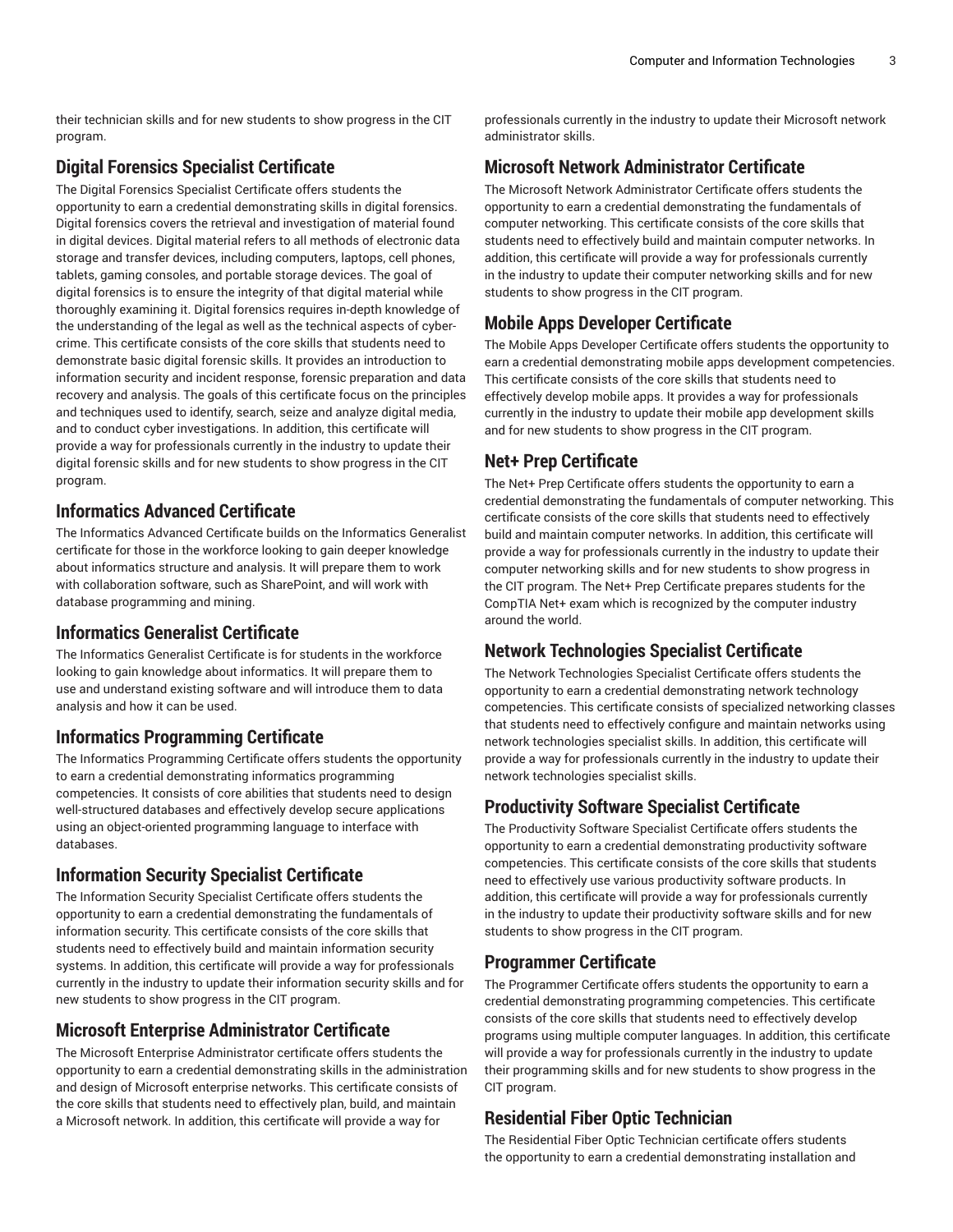troubleshooting in a fiber to the home setting. This certificate consists of skills needed for fiber to the home installations including fiber optic terminations, safety, and fusion splicing as well as basic computer and network configuration and troubleshooting skills. Additionally, students will be exposed to basic electrical concepts and complete an internship in the field.

#### **Security+ Prep Certificate**

The Security+ Prep Certificate offers students the opportunity to earn a credential demonstrating the fundamentals of information security. This certificate consists of the core skills that students need to effectively build and maintain information security systems. In addition, this certificate will provide a way for professionals currently in the industry to update their computer networking skills and for new students to show progress in the CIT program. The Security+ Prep Certificate prepares students for the CompTIA Security+ exam which is recognized by the computer industry around the world.

#### **Social Media Specialist Certificate**

The Social Media Specialist Certificate prepares students for careers as social media analysts to leverage social media tools to increase business awareness and presence.

### **UNIX/Linux Administrator certificate**

The UNIX/Linux Administrator certificate offers students the opportunity to certify proficiency using UNIX/Linux. This certificate consists of specialized UNIX/Linux courses that students need to effectively configure and maintain networks using the UNIX or Linux operating systems. In addition this certificate will provide a way for professionals currently in the industry to update their UNIX/Linux specialist skills.

#### **Video Game Designer Certificate**

The Video Game Designer Certificate prepares students to design, develop, and market digital games and simulations.

#### **Web Server Administrator Certificate**

The Web Server Administrator Certificate offers students the opportunity to earn a credential demonstrating web administration competencies. This certificate consists of the core skills that students need to effectively maintain web sites through network and web server administration. In addition, this certificate will provide a way for professionals currently in the industry to update their web administration skills and for new students to show progress in the CIT program.

#### **Web Programmer Certificate**

The Web Programmer Certificate offers students the opportunity to earn a credential demonstrating web programming competencies. This certificate consists of the core skills that students need to effectively develop websites using web programming. In addition, this certificate will provide a way for professionals currently in the industry to update their web programming skills and for new students to show progress in the CIT program.

# **Degree**

- Computer and Information [Technologies](https://catalog.kctcs.edu/programs-of-study/aas/computer-information-technologies/computer-information-technologies-aas/) AAS ([https://](https://catalog.kctcs.edu/programs-of-study/aas/computer-information-technologies/computer-information-technologies-aas/) [catalog.kctcs.edu/programs-of-study/aas/computer-information](https://catalog.kctcs.edu/programs-of-study/aas/computer-information-technologies/computer-information-technologies-aas/)[technologies/computer-information-technologies-aas/](https://catalog.kctcs.edu/programs-of-study/aas/computer-information-technologies/computer-information-technologies-aas/))
	- [Business](https://catalog.kctcs.edu/programs-of-study/aas/computer-information-technologies/computer-information-technologies-aas/#businesssoftwareandsupporttrack) Software and Support Track ([https://](https://catalog.kctcs.edu/programs-of-study/aas/computer-information-technologies/computer-information-technologies-aas/#businesssoftwareandsupporttrack) [catalog.kctcs.edu/programs-of-study/aas/computer-information-](https://catalog.kctcs.edu/programs-of-study/aas/computer-information-technologies/computer-information-technologies-aas/#businesssoftwareandsupporttrack)

[technologies/computer-information-technologies-aas/](https://catalog.kctcs.edu/programs-of-study/aas/computer-information-technologies/computer-information-technologies-aas/#businesssoftwareandsupporttrack) [#businesssoftwareandsupporttrack\)](https://catalog.kctcs.edu/programs-of-study/aas/computer-information-technologies/computer-information-technologies-aas/#businesssoftwareandsupporttrack)

- [Programming](https://catalog.kctcs.edu/programs-of-study/aas/computer-information-technologies/computer-information-technologies-aas/#programmingtrack) Track ([https://catalog.kctcs.edu/programs](https://catalog.kctcs.edu/programs-of-study/aas/computer-information-technologies/computer-information-technologies-aas/#programmingtrack)[of-study/aas/computer-information-technologies/computer](https://catalog.kctcs.edu/programs-of-study/aas/computer-information-technologies/computer-information-technologies-aas/#programmingtrack)[information-technologies-aas/#programmingtrack\)](https://catalog.kctcs.edu/programs-of-study/aas/computer-information-technologies/computer-information-technologies-aas/#programmingtrack)
- Video Game [Design](https://catalog.kctcs.edu/programs-of-study/aas/computer-information-technologies/computer-information-technologies-aas/#videogamedesigntrack) Track [\(https://catalog.kctcs.edu/programs](https://catalog.kctcs.edu/programs-of-study/aas/computer-information-technologies/computer-information-technologies-aas/#videogamedesigntrack)[of-study/aas/computer-information-technologies/computer](https://catalog.kctcs.edu/programs-of-study/aas/computer-information-technologies/computer-information-technologies-aas/#videogamedesigntrack)[information-technologies-aas/#videogamedesigntrack\)](https://catalog.kctcs.edu/programs-of-study/aas/computer-information-technologies/computer-information-technologies-aas/#videogamedesigntrack)
- Cloud Computing [Technologies](https://catalog.kctcs.edu/programs-of-study/aas/computer-information-technologies/computer-information-technologies-aas/#cloudcomputingtechnologiestrack) Track [\(https://catalog.kctcs.edu/](https://catalog.kctcs.edu/programs-of-study/aas/computer-information-technologies/computer-information-technologies-aas/#cloudcomputingtechnologiestrack) [programs-of-study/aas/computer-information](https://catalog.kctcs.edu/programs-of-study/aas/computer-information-technologies/computer-information-technologies-aas/#cloudcomputingtechnologiestrack)[technologies/computer-information-technologies-aas/](https://catalog.kctcs.edu/programs-of-study/aas/computer-information-technologies/computer-information-technologies-aas/#cloudcomputingtechnologiestrack) [#cloudcomputingtechnologiestrack\)](https://catalog.kctcs.edu/programs-of-study/aas/computer-information-technologies/computer-information-technologies-aas/#cloudcomputingtechnologiestrack)
- [General](https://catalog.kctcs.edu/programs-of-study/aas/computer-information-technologies/computer-information-technologies-aas/#generaltrack) Track [\(https://catalog.kctcs.edu/programs-of-study/](https://catalog.kctcs.edu/programs-of-study/aas/computer-information-technologies/computer-information-technologies-aas/#generaltrack) [aas/computer-information-technologies/computer-information](https://catalog.kctcs.edu/programs-of-study/aas/computer-information-technologies/computer-information-technologies-aas/#generaltrack)[technologies-aas/#generaltrack](https://catalog.kctcs.edu/programs-of-study/aas/computer-information-technologies/computer-information-technologies-aas/#generaltrack))
- Geospatial [Technologies](https://catalog.kctcs.edu/programs-of-study/aas/computer-information-technologies/computer-information-technologies-aas/#geospatialtechnologiestrack) Track [\(https://catalog.kctcs.edu/](https://catalog.kctcs.edu/programs-of-study/aas/computer-information-technologies/computer-information-technologies-aas/#geospatialtechnologiestrack) [programs-of-study/aas/computer-information](https://catalog.kctcs.edu/programs-of-study/aas/computer-information-technologies/computer-information-technologies-aas/#geospatialtechnologiestrack)[technologies/computer-information-technologies-aas/](https://catalog.kctcs.edu/programs-of-study/aas/computer-information-technologies/computer-information-technologies-aas/#geospatialtechnologiestrack) [#geospatialtechnologiestrack\)](https://catalog.kctcs.edu/programs-of-study/aas/computer-information-technologies/computer-information-technologies-aas/#geospatialtechnologiestrack)
- [Informatics](https://catalog.kctcs.edu/programs-of-study/aas/computer-information-technologies/computer-information-technologies-aas/#informaticstrack) Track [\(https://catalog.kctcs.edu/programs-of-study/](https://catalog.kctcs.edu/programs-of-study/aas/computer-information-technologies/computer-information-technologies-aas/#informaticstrack) [aas/computer-information-technologies/computer-information](https://catalog.kctcs.edu/programs-of-study/aas/computer-information-technologies/computer-information-technologies-aas/#informaticstrack)[technologies-aas/#informaticstrack\)](https://catalog.kctcs.edu/programs-of-study/aas/computer-information-technologies/computer-information-technologies-aas/#informaticstrack)
- [Information](https://catalog.kctcs.edu/programs-of-study/aas/computer-information-technologies/computer-information-technologies-aas/#informationsecuritytrack) Security Track [\(https://catalog.kctcs.edu/programs](https://catalog.kctcs.edu/programs-of-study/aas/computer-information-technologies/computer-information-technologies-aas/#informationsecuritytrack)[of-study/aas/computer-information-technologies/computer](https://catalog.kctcs.edu/programs-of-study/aas/computer-information-technologies/computer-information-technologies-aas/#informationsecuritytrack)[information-technologies-aas/#informationsecuritytrack\)](https://catalog.kctcs.edu/programs-of-study/aas/computer-information-technologies/computer-information-technologies-aas/#informationsecuritytrack)
- Internet [Technologies](https://catalog.kctcs.edu/programs-of-study/aas/computer-information-technologies/computer-information-technologies-aas/#internettechnologiestrack) Track ([https://catalog.kctcs.edu/programs](https://catalog.kctcs.edu/programs-of-study/aas/computer-information-technologies/computer-information-technologies-aas/#internettechnologiestrack)[of-study/aas/computer-information-technologies/computer](https://catalog.kctcs.edu/programs-of-study/aas/computer-information-technologies/computer-information-technologies-aas/#internettechnologiestrack)[information-technologies-aas/#internettechnologiestrack\)](https://catalog.kctcs.edu/programs-of-study/aas/computer-information-technologies/computer-information-technologies-aas/#internettechnologiestrack)
- Network [Administration](https://catalog.kctcs.edu/programs-of-study/aas/computer-information-technologies/computer-information-technologies-aas/#networkadministrationtrack) Track [\(https://catalog.kctcs.edu/](https://catalog.kctcs.edu/programs-of-study/aas/computer-information-technologies/computer-information-technologies-aas/#networkadministrationtrack) [programs-of-study/aas/computer-information](https://catalog.kctcs.edu/programs-of-study/aas/computer-information-technologies/computer-information-technologies-aas/#networkadministrationtrack)[technologies/computer-information-technologies-aas/](https://catalog.kctcs.edu/programs-of-study/aas/computer-information-technologies/computer-information-technologies-aas/#networkadministrationtrack) [#networkadministrationtrack\)](https://catalog.kctcs.edu/programs-of-study/aas/computer-information-technologies/computer-information-technologies-aas/#networkadministrationtrack)
- Network [Technologies](https://catalog.kctcs.edu/programs-of-study/aas/computer-information-technologies/computer-information-technologies-aas/#networktechnologiestrack) Track ([https://catalog.kctcs.edu/](https://catalog.kctcs.edu/programs-of-study/aas/computer-information-technologies/computer-information-technologies-aas/#networktechnologiestrack) [programs-of-study/aas/computer-information](https://catalog.kctcs.edu/programs-of-study/aas/computer-information-technologies/computer-information-technologies-aas/#networktechnologiestrack)[technologies/computer-information-technologies-aas/](https://catalog.kctcs.edu/programs-of-study/aas/computer-information-technologies/computer-information-technologies-aas/#networktechnologiestrack) [#networktechnologiestrack\)](https://catalog.kctcs.edu/programs-of-study/aas/computer-information-technologies/computer-information-technologies-aas/#networktechnologiestrack)

# **Certificates**

- A+ Prep [Certificate \(https://catalog.kctcs.edu/programs-of-study/](https://catalog.kctcs.edu/programs-of-study/aas/computer-information-technologies/a-prep-certificate/) [aas/computer-information-technologies/a-prep-certificate/](https://catalog.kctcs.edu/programs-of-study/aas/computer-information-technologies/a-prep-certificate/))
- [Application](https://catalog.kctcs.edu/programs-of-study/aas/computer-information-technologies/application-support-technician-certificate/) Support Technician Certificate ([https://](https://catalog.kctcs.edu/programs-of-study/aas/computer-information-technologies/application-support-technician-certificate/) [catalog.kctcs.edu/programs-of-study/aas/computer-information](https://catalog.kctcs.edu/programs-of-study/aas/computer-information-technologies/application-support-technician-certificate/)[technologies/application-support-technician-certificate/](https://catalog.kctcs.edu/programs-of-study/aas/computer-information-technologies/application-support-technician-certificate/))
- AWS Cloud [Architecting](https://catalog.kctcs.edu/programs-of-study/aas/computer-information-technologies/aws-cloud-architecting-certificate/) Certificate ([https://catalog.kctcs.edu/](https://catalog.kctcs.edu/programs-of-study/aas/computer-information-technologies/aws-cloud-architecting-certificate/) [programs-of-study/aas/computer-information-technologies/aws](https://catalog.kctcs.edu/programs-of-study/aas/computer-information-technologies/aws-cloud-architecting-certificate/)[cloud-architecting-certificate/\)](https://catalog.kctcs.edu/programs-of-study/aas/computer-information-technologies/aws-cloud-architecting-certificate/)
- Cisco [Networking](https://catalog.kctcs.edu/programs-of-study/aas/computer-information-technologies/cisco-networking-certificate/) Certificate [\(https://catalog.kctcs.edu/programs](https://catalog.kctcs.edu/programs-of-study/aas/computer-information-technologies/cisco-networking-certificate/)[of-study/aas/computer-information-technologies/cisco-networking](https://catalog.kctcs.edu/programs-of-study/aas/computer-information-technologies/cisco-networking-certificate/)[certificate/\)](https://catalog.kctcs.edu/programs-of-study/aas/computer-information-technologies/cisco-networking-certificate/)
- Cisco [Networking](https://catalog.kctcs.edu/programs-of-study/aas/computer-information-technologies/cisco-networking-enhanced-certificate/) Enhanced Certificate [\(https://catalog.kctcs.edu/](https://catalog.kctcs.edu/programs-of-study/aas/computer-information-technologies/cisco-networking-enhanced-certificate/) [programs-of-study/aas/computer-information-technologies/cisco](https://catalog.kctcs.edu/programs-of-study/aas/computer-information-technologies/cisco-networking-enhanced-certificate/)[networking-enhanced-certificate/](https://catalog.kctcs.edu/programs-of-study/aas/computer-information-technologies/cisco-networking-enhanced-certificate/))
- CIT [Fundamentals](https://catalog.kctcs.edu/programs-of-study/aas/computer-information-technologies/cit-fundamentals-certificate/) Certificate ([https://catalog.kctcs.edu/programs](https://catalog.kctcs.edu/programs-of-study/aas/computer-information-technologies/cit-fundamentals-certificate/)[of-study/aas/computer-information-technologies/cit-fundamentals](https://catalog.kctcs.edu/programs-of-study/aas/computer-information-technologies/cit-fundamentals-certificate/)[certificate/\)](https://catalog.kctcs.edu/programs-of-study/aas/computer-information-technologies/cit-fundamentals-certificate/)
- Computer Tech Basic [Certificate](https://catalog.kctcs.edu/programs-of-study/aas/computer-information-technologies/computer-tech-basic-certificate/) ([https://catalog.kctcs.edu/](https://catalog.kctcs.edu/programs-of-study/aas/computer-information-technologies/computer-tech-basic-certificate/) [programs-of-study/aas/computer-information-technologies/](https://catalog.kctcs.edu/programs-of-study/aas/computer-information-technologies/computer-tech-basic-certificate/) [computer-tech-basic-certificate/](https://catalog.kctcs.edu/programs-of-study/aas/computer-information-technologies/computer-tech-basic-certificate/))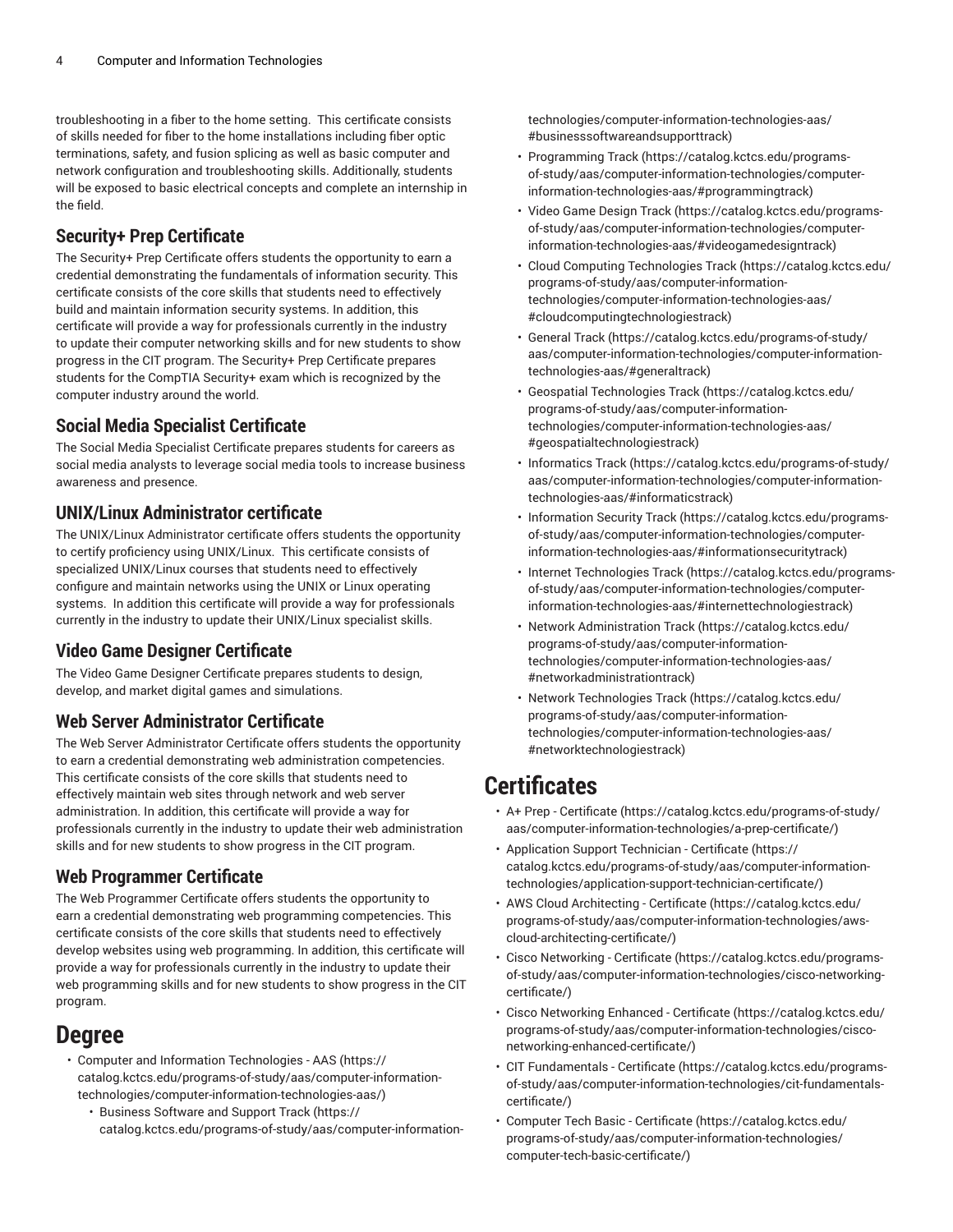- Computer [Technician](https://catalog.kctcs.edu/programs-of-study/aas/computer-information-technologies/computer-technician-certificate/) Certificate [\(https://catalog.kctcs.edu/](https://catalog.kctcs.edu/programs-of-study/aas/computer-information-technologies/computer-technician-certificate/) [programs-of-study/aas/computer-information-technologies/](https://catalog.kctcs.edu/programs-of-study/aas/computer-information-technologies/computer-technician-certificate/) [computer-technician-certificate/\)](https://catalog.kctcs.edu/programs-of-study/aas/computer-information-technologies/computer-technician-certificate/)
- Digital Forensics Specialist [Certificate \(https://catalog.kctcs.edu/](https://catalog.kctcs.edu/programs-of-study/aas/computer-information-technologies/digital-forensics-specialist-certificate/) [programs-of-study/aas/computer-information-technologies/digital](https://catalog.kctcs.edu/programs-of-study/aas/computer-information-technologies/digital-forensics-specialist-certificate/)[forensics-specialist-certificate/\)](https://catalog.kctcs.edu/programs-of-study/aas/computer-information-technologies/digital-forensics-specialist-certificate/)
- [Informatics](https://catalog.kctcs.edu/programs-of-study/aas/computer-information-technologies/informatics-advanced-certificate/) Advanced Certificate ([https://catalog.kctcs.edu/](https://catalog.kctcs.edu/programs-of-study/aas/computer-information-technologies/informatics-advanced-certificate/) [programs-of-study/aas/computer-information-technologies/](https://catalog.kctcs.edu/programs-of-study/aas/computer-information-technologies/informatics-advanced-certificate/) [informatics-advanced-certificate/\)](https://catalog.kctcs.edu/programs-of-study/aas/computer-information-technologies/informatics-advanced-certificate/)
- [Informatics](https://catalog.kctcs.edu/programs-of-study/aas/computer-information-technologies/informatics-generalist-certificate/) Generalist Certificate ([https://catalog.kctcs.edu/](https://catalog.kctcs.edu/programs-of-study/aas/computer-information-technologies/informatics-generalist-certificate/) [programs-of-study/aas/computer-information-technologies/](https://catalog.kctcs.edu/programs-of-study/aas/computer-information-technologies/informatics-generalist-certificate/) [informatics-generalist-certificate/\)](https://catalog.kctcs.edu/programs-of-study/aas/computer-information-technologies/informatics-generalist-certificate/)
- Informatics [Programming](https://catalog.kctcs.edu/programs-of-study/aas/computer-information-technologies/informatics-programming-certificate/) Certificate [\(https://catalog.kctcs.edu/](https://catalog.kctcs.edu/programs-of-study/aas/computer-information-technologies/informatics-programming-certificate/) [programs-of-study/aas/computer-information-technologies/](https://catalog.kctcs.edu/programs-of-study/aas/computer-information-technologies/informatics-programming-certificate/) [informatics-programming-certificate/](https://catalog.kctcs.edu/programs-of-study/aas/computer-information-technologies/informatics-programming-certificate/))
- [Information](https://catalog.kctcs.edu/programs-of-study/aas/computer-information-technologies/information-security-specialist-certificate/) Security Specialist Certificate ([https://](https://catalog.kctcs.edu/programs-of-study/aas/computer-information-technologies/information-security-specialist-certificate/) [catalog.kctcs.edu/programs-of-study/aas/computer-information](https://catalog.kctcs.edu/programs-of-study/aas/computer-information-technologies/information-security-specialist-certificate/)[technologies/information-security-specialist-certificate/\)](https://catalog.kctcs.edu/programs-of-study/aas/computer-information-technologies/information-security-specialist-certificate/)
- Microsoft Enterprise [Administrator](https://catalog.kctcs.edu/programs-of-study/aas/computer-information-technologies/microsoft-enterprise-administrator-certificate/) Certificate [\(https://](https://catalog.kctcs.edu/programs-of-study/aas/computer-information-technologies/microsoft-enterprise-administrator-certificate/) [catalog.kctcs.edu/programs-of-study/aas/computer-information](https://catalog.kctcs.edu/programs-of-study/aas/computer-information-technologies/microsoft-enterprise-administrator-certificate/)[technologies/microsoft-enterprise-administrator-certificate/](https://catalog.kctcs.edu/programs-of-study/aas/computer-information-technologies/microsoft-enterprise-administrator-certificate/))
- Microsoft Network [Administrator](https://catalog.kctcs.edu/programs-of-study/aas/computer-information-technologies/microsoft-network-administrator-certificate/) Certificate ([https://](https://catalog.kctcs.edu/programs-of-study/aas/computer-information-technologies/microsoft-network-administrator-certificate/) [catalog.kctcs.edu/programs-of-study/aas/computer-information](https://catalog.kctcs.edu/programs-of-study/aas/computer-information-technologies/microsoft-network-administrator-certificate/)[technologies/microsoft-network-administrator-certificate/\)](https://catalog.kctcs.edu/programs-of-study/aas/computer-information-technologies/microsoft-network-administrator-certificate/)
- Mobile Apps Developer [Certificate \(https://catalog.kctcs.edu/](https://catalog.kctcs.edu/programs-of-study/aas/computer-information-technologies/mobile-apps-developer-certificate/) [programs-of-study/aas/computer-information-technologies/mobile](https://catalog.kctcs.edu/programs-of-study/aas/computer-information-technologies/mobile-apps-developer-certificate/)[apps-developer-certificate/](https://catalog.kctcs.edu/programs-of-study/aas/computer-information-technologies/mobile-apps-developer-certificate/))
- Net+ Prep [Certificate \(https://catalog.kctcs.edu/programs-of-study/](https://catalog.kctcs.edu/programs-of-study/aas/computer-information-technologies/net-prep-certificate/) [aas/computer-information-technologies/net-prep-certificate/](https://catalog.kctcs.edu/programs-of-study/aas/computer-information-technologies/net-prep-certificate/))
- Network [Technologies](https://catalog.kctcs.edu/programs-of-study/aas/computer-information-technologies/network-technologies-specialist-certificate/) Specialist Certificate [\(https://](https://catalog.kctcs.edu/programs-of-study/aas/computer-information-technologies/network-technologies-specialist-certificate/) [catalog.kctcs.edu/programs-of-study/aas/computer-information](https://catalog.kctcs.edu/programs-of-study/aas/computer-information-technologies/network-technologies-specialist-certificate/)[technologies/network-technologies-specialist-certificate/](https://catalog.kctcs.edu/programs-of-study/aas/computer-information-technologies/network-technologies-specialist-certificate/))
- [Productivity](https://catalog.kctcs.edu/programs-of-study/aas/computer-information-technologies/productivity-software-specialist-certificate/) Software Specialist Certificate ([https://](https://catalog.kctcs.edu/programs-of-study/aas/computer-information-technologies/productivity-software-specialist-certificate/) [catalog.kctcs.edu/programs-of-study/aas/computer-information](https://catalog.kctcs.edu/programs-of-study/aas/computer-information-technologies/productivity-software-specialist-certificate/)[technologies/productivity-software-specialist-certificate/](https://catalog.kctcs.edu/programs-of-study/aas/computer-information-technologies/productivity-software-specialist-certificate/))
- [Programmer](https://catalog.kctcs.edu/programs-of-study/aas/computer-information-technologies/programmer-certificate/) Certificate ([https://catalog.kctcs.edu/programs](https://catalog.kctcs.edu/programs-of-study/aas/computer-information-technologies/programmer-certificate/)[of-study/aas/computer-information-technologies/programmer](https://catalog.kctcs.edu/programs-of-study/aas/computer-information-technologies/programmer-certificate/)[certificate/](https://catalog.kctcs.edu/programs-of-study/aas/computer-information-technologies/programmer-certificate/))
- [Residential](https://catalog.kctcs.edu/programs-of-study/aas/computer-information-technologies/residential-fiber-optic-technician-certificate/) Fiber Optic Technician Certificate [\(https://](https://catalog.kctcs.edu/programs-of-study/aas/computer-information-technologies/residential-fiber-optic-technician-certificate/) [catalog.kctcs.edu/programs-of-study/aas/computer-information](https://catalog.kctcs.edu/programs-of-study/aas/computer-information-technologies/residential-fiber-optic-technician-certificate/)[technologies/residential-fiber-optic-technician-certificate/\)](https://catalog.kctcs.edu/programs-of-study/aas/computer-information-technologies/residential-fiber-optic-technician-certificate/)
- Security+ Prep [Certificate \(https://catalog.kctcs.edu/programs](https://catalog.kctcs.edu/programs-of-study/aas/computer-information-technologies/security-prep-certificate/)[of-study/aas/computer-information-technologies/security-prep](https://catalog.kctcs.edu/programs-of-study/aas/computer-information-technologies/security-prep-certificate/)[certificate/](https://catalog.kctcs.edu/programs-of-study/aas/computer-information-technologies/security-prep-certificate/))
- Social Media Specialist [Certificate \(https://catalog.kctcs.edu/](https://catalog.kctcs.edu/programs-of-study/aas/computer-information-technologies/social-media-specialist-certificate/) [programs-of-study/aas/computer-information-technologies/social](https://catalog.kctcs.edu/programs-of-study/aas/computer-information-technologies/social-media-specialist-certificate/)[media-specialist-certificate/](https://catalog.kctcs.edu/programs-of-study/aas/computer-information-technologies/social-media-specialist-certificate/))
- Unix/Linux [Administrator](https://catalog.kctcs.edu/programs-of-study/aas/computer-information-technologies/unix-linux-administrator/) Certificate ([https://catalog.kctcs.edu/](https://catalog.kctcs.edu/programs-of-study/aas/computer-information-technologies/unix-linux-administrator/) [programs-of-study/aas/computer-information-technologies/unix](https://catalog.kctcs.edu/programs-of-study/aas/computer-information-technologies/unix-linux-administrator/)[linux-administrator/](https://catalog.kctcs.edu/programs-of-study/aas/computer-information-technologies/unix-linux-administrator/))
- Video Game Designer [Certificate](https://catalog.kctcs.edu/programs-of-study/aas/computer-information-technologies/video-game-designer-certificate/) ([https://catalog.kctcs.edu/](https://catalog.kctcs.edu/programs-of-study/aas/computer-information-technologies/video-game-designer-certificate/) [programs-of-study/aas/computer-information-technologies/video](https://catalog.kctcs.edu/programs-of-study/aas/computer-information-technologies/video-game-designer-certificate/)[game-designer-certificate/\)](https://catalog.kctcs.edu/programs-of-study/aas/computer-information-technologies/video-game-designer-certificate/)
- Web [Programmer](https://catalog.kctcs.edu/programs-of-study/aas/computer-information-technologies/web-programmer-certificate/) Certificate [\(https://catalog.kctcs.edu/programs](https://catalog.kctcs.edu/programs-of-study/aas/computer-information-technologies/web-programmer-certificate/)[of-study/aas/computer-information-technologies/web-programmer](https://catalog.kctcs.edu/programs-of-study/aas/computer-information-technologies/web-programmer-certificate/)[certificate/](https://catalog.kctcs.edu/programs-of-study/aas/computer-information-technologies/web-programmer-certificate/))

• Web Server [Administrator](https://catalog.kctcs.edu/programs-of-study/aas/computer-information-technologies/web-server-administrator-certificate/) - Certificate [\(https://catalog.kctcs.edu/](https://catalog.kctcs.edu/programs-of-study/aas/computer-information-technologies/web-server-administrator-certificate/) [programs-of-study/aas/computer-information-technologies/web](https://catalog.kctcs.edu/programs-of-study/aas/computer-information-technologies/web-server-administrator-certificate/)[server-administrator-certificate/\)](https://catalog.kctcs.edu/programs-of-study/aas/computer-information-technologies/web-server-administrator-certificate/)

# **Course Choice Lists**

# **Approved Business Courses**

| <b>Course</b>  | <b>Title</b>                                           | <b>Credits</b> |
|----------------|--------------------------------------------------------|----------------|
| ACC 201        | <b>Financial Accounting</b>                            | 3              |
| <b>ACT 101</b> | <b>Fundamentals of Accounting I</b>                    | 3              |
| <b>BAS 160</b> | Introduction to Business                               | 3              |
| <b>IFM 111</b> | Client-side Informatics Software                       | 3              |
| <b>IFM 128</b> | Principles of Informatics                              | 3              |
| <b>IFM 211</b> | <b>Collaboration Software</b>                          | 3              |
| <b>IFM 215</b> | <b>Information Systems Analysis</b>                    | 3              |
| <b>IFM 225</b> | <b>Advanced Informatics</b>                            | 3              |
| Coordinator    | Any business or informatics course approved by Program | 3              |

# **Approved Cloud Computing Elective Courses**

| Course                          | Title                                         | <b>Credits</b> |
|---------------------------------|-----------------------------------------------|----------------|
| Approved Management Course      |                                               | 3              |
|                                 | Approved Level I Programming Language Course  | 3              |
|                                 | Approved Level II Programming Language Course | 3              |
| <b>Approved Security Course</b> |                                               | 3              |
| <b>CIT 155</b>                  | Web Page Development                          | 3              |
| <b>CIT 157</b>                  | Web Site Design and Production                | 3              |
| CIT 171                         | SQL I                                         | 3              |
| <b>CIT 201</b>                  | Information Storage Management                | 3              |
| <b>CIT 208</b>                  | <b>AWS Systems Operations</b>                 | 3              |

#### **Approved Management Courses**

| <b>Course</b>  | <b>Title</b>                                          | <b>Credits</b> |
|----------------|-------------------------------------------------------|----------------|
| <b>BAS 200</b> | <b>Small Business Management</b>                      | 3              |
| <b>BAS 274</b> | Human Resource Management                             | 3              |
| <b>BAS 283</b> | <b>Principles of Management</b>                       | 3              |
| <b>BAS 287</b> | <b>Supervisory Management</b>                         | 3              |
| <b>BAS 288</b> | Personal and Organizational Leadership                | 3              |
| <b>MFG 256</b> | <b>Production Management</b>                          | 3              |
| <b>OST 275</b> | Office Management                                     | 3              |
| <b>QMS 101</b> | Introduction to Quality Systems                       | 3              |
| <b>BAS 201</b> | <b>Customer Service Improvement Skills</b>            | 3              |
|                | Any management course approved by Program Coordinator | 3              |

# **Approved Level I Networking Courses**

Or other courses approved by Computer & Information Technologies Program Coordinator

| <b>Course</b> | Title                        | <b>Credits</b> |
|---------------|------------------------------|----------------|
| CIT 160       | Intro to Networking Concepts | 4              |
| CIT 161       | Introduction to Networks     | 4              |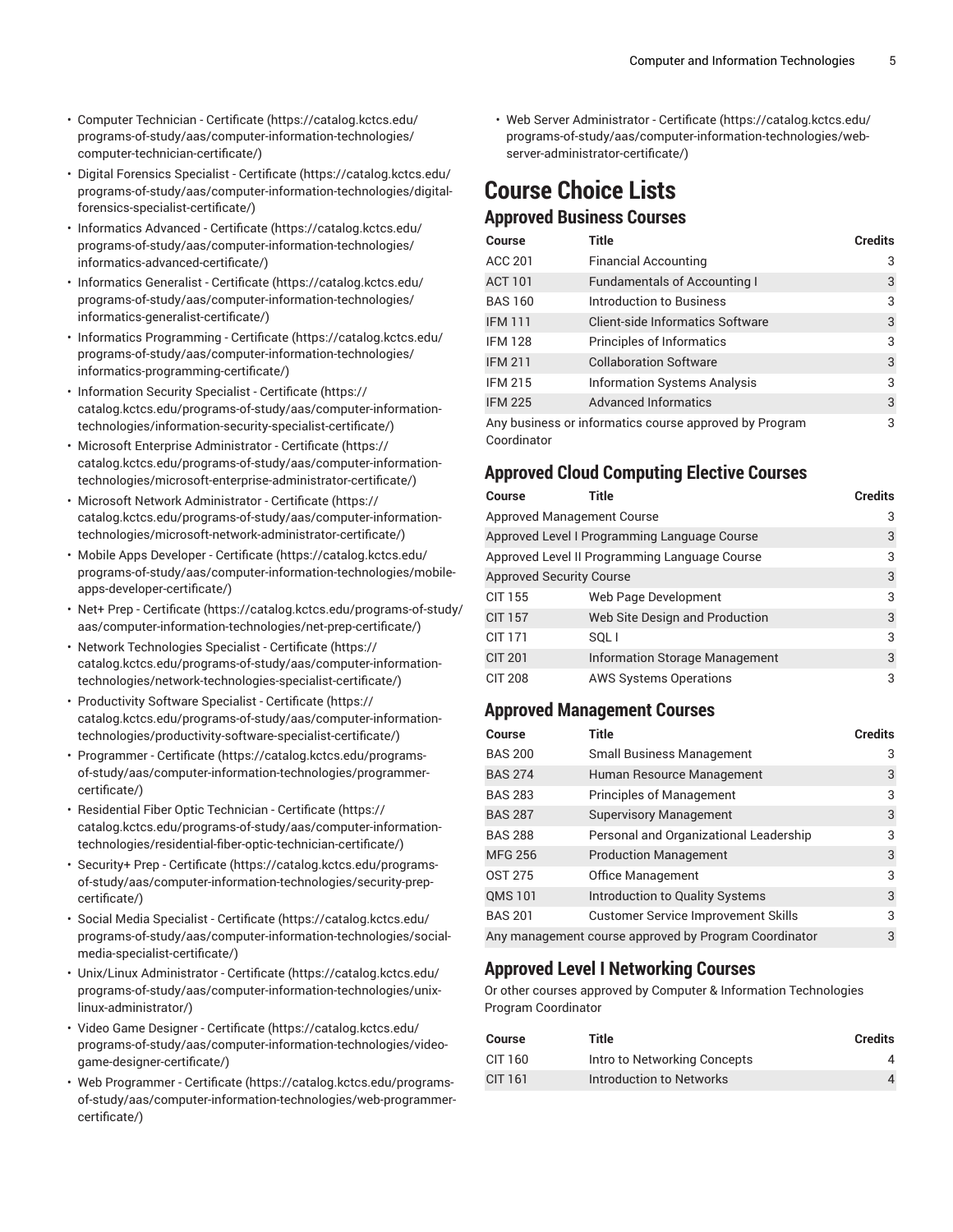#### **Approved Network Elective Courses**

| Course                                                                                   | Title                                                | <b>Credits</b> |  |
|------------------------------------------------------------------------------------------|------------------------------------------------------|----------------|--|
| CIT 167                                                                                  | Switching & Routing Essentials                       | 4              |  |
| <b>CIT 209</b>                                                                           | <b>Scaling Networks</b>                              | 4              |  |
| CIT 212                                                                                  | <b>Connecting and Scaling Networks</b>               | 4              |  |
| <b>CIT 218</b>                                                                           | <b>UNIX/Linux Net Infrastructure</b>                 | 3              |  |
| CIT 219                                                                                  | Internet Protocols                                   | 3              |  |
| <b>CIT 260</b>                                                                           | Network Hardware Installation and<br>Troubleshooting | 3              |  |
| CIT 261                                                                                  | <b>MS Active Directory Services</b>                  | 3              |  |
| <b>CIT 262</b>                                                                           | MS Network Infrastructure                            | 3              |  |
| CIT 263                                                                                  | Advanced Topics in Microsoft Windows: (Topic)        | 3              |  |
| <b>CIT 264</b>                                                                           | Microsoft Server Management                          | 3              |  |
| CIT 267                                                                                  | UNIX/Linux Network Services                          | 3              |  |
| Or other Microsoft networking courses as approved by the CIT<br>3<br>Program Coordinator |                                                      |                |  |

#### **Approved Security Elective Courses**

Or other courses approved by Computer & Information Technologies Program Coordinator

| <b>Course</b>  | Title                         | <b>Credits</b> |
|----------------|-------------------------------|----------------|
| <b>CIT 284</b> | <b>Computer Forensics</b>     |                |
| <b>CIT 285</b> | <b>MS Windows OS Security</b> | 3              |
| <b>CIT 286</b> | UNIX/Linux OS Security        | 3              |
| <b>CIT 287</b> | <b>Cisco OS Security</b>      | 3              |
| <b>CIT 288</b> | <b>Network Security</b>       | 3              |

#### **Approved Level I Programming Language Courses**

Or other courses approved by Computer & Information Technologies Program Coordinator

| <b>Course</b>       | Title                                                         | <b>Credits</b> |
|---------------------|---------------------------------------------------------------|----------------|
| <b>CIT 140</b>      | JavaScript I                                                  | 3              |
| <b>CIT 141</b>      | PHP I                                                         | 3              |
| CIT 142             | $C++$ l                                                       | 3              |
| <b>CIT 143</b>      | C#I                                                           | 3              |
| <b>CIT 144</b>      | Python I                                                      | 3              |
| <b>CIT 145</b>      | Perl I                                                        | 3              |
| CIT 146             | Swift I                                                       | 3              |
| <b>CIT 147</b>      | Programming I: Language                                       | 3              |
| <b>CIT 148</b>      | Visual Basic I                                                | 3              |
| <b>CIT 149</b>      | Java I                                                        | 3              |
| <b>CIT 171</b>      | SQL I                                                         | 3              |
| <b>CS 115U</b>      | Introduction to Computer Programming                          | 3              |
| <b>INF120U</b>      | <b>Elementary Programming</b>                                 | 3              |
| Program Coordinator | University Level I programming languages as approved by local | $3 - 4$        |

#### **Approved Level II Programming Language Courses**

Or other courses approved by Computer & Information Technologies Program Coordinator

| Course          | <b>Title</b>                                                        | <b>Credits</b> |
|-----------------|---------------------------------------------------------------------|----------------|
| <b>CIT 237</b>  | iOS Programming                                                     | 3              |
| <b>CIT 238</b>  | Android Programming I                                               | 3              |
| <b>CIT 241</b>  | PHP II                                                              | 3              |
| <b>CIT 242</b>  | $C++$ II                                                            | 3              |
| <b>CIT 243</b>  | $C#$ II                                                             | 3              |
| <b>CIT 244</b>  | Python II                                                           | 3              |
| <b>CIT 247</b>  | Programming II: Language                                            | 3              |
| <b>CIT 248</b>  | <b>Visual Basic II</b>                                              | 3              |
| <b>CIT 249</b>  | Java II                                                             | 3              |
| <b>CIT 271</b>  | SQL II                                                              | 3              |
| CS 215U         | Introduction to Program Design, Abstraction, and<br>Problem Solving | 4              |
| <b>INF 260U</b> | <b>Object Oriented Programming I</b>                                | 3              |
|                 | University Level II programming languages as approved by local      | $3 - 4$        |

Program Coordinator

# **Approved Level III Programming Language Courses**

Or other courses approved by Computer & Information Technologies Program Coordinator

| Course                                                                                        | Title                                | Credits |
|-----------------------------------------------------------------------------------------------|--------------------------------------|---------|
| <b>CIT 277</b>                                                                                | Programming III: Language            | 3       |
| <b>CIT 278</b>                                                                                | <b>Visual Basic III</b>              | 3       |
| CS 216U                                                                                       | Introduction to Software Engineering | 3       |
| University Level III programming languages as approved by local<br><b>Program Coordinator</b> |                                      |         |

#### **Approved Level I Web Programming Language Courses**

Or other courses approved by Computer & Information Technologies Program Coordinator

| <b>Course</b> | Title          | <b>Credits</b> |
|---------------|----------------|----------------|
| CIT 141       | PHP I          | 3              |
| CIT 144       | Python I       | 3              |
| CIT 148       | Visual Basic I | 3              |
| CIT 149       | Java I         | 3              |

# **Approved Level II Web Programming Language Courses**

Or other courses approved by Computer & Information Technologies Program Coordinator

| <b>Course</b>  | Title           | Credits |
|----------------|-----------------|---------|
| <b>CIT 241</b> | PHP II          | 3       |
| <b>CIT 244</b> | Python II       | 3       |
| <b>CIT 248</b> | Visual Basic II | 3       |
| <b>CIT 249</b> | Java II         | 3       |

# **Approved Social Media Courses**

Or other courses approved by Computer & Information Technologies Program Coordinator

| <b>Course</b> | Title                               | <b>Credits</b> |
|---------------|-------------------------------------|----------------|
| CIT 151       | Social Media I                      |                |
| CIT 152       | Social Media Tools and Technologies | 3              |
| CIT 251       | Social Media II                     |                |